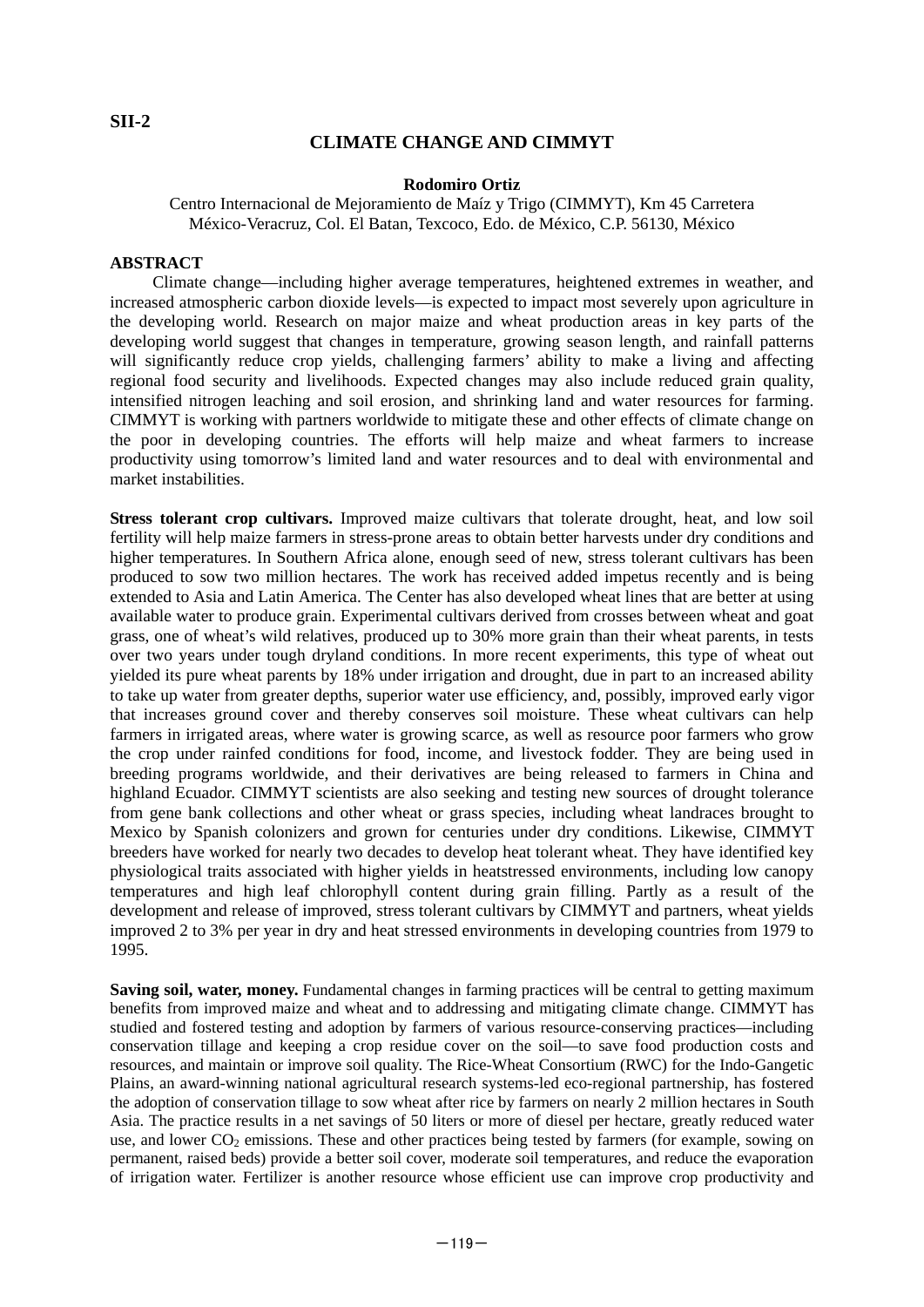reduce greenhouse gas emissions and other damage to the environment. With the Center's help, wheat farmers in irrigated zones of Latin America and South Asia are testing use of infrared sensors to fine-tune fertilizer amounts, timing, and application methods. This saves money for farmers and cuts emissions of nitrous oxide, a gas with some 300 times the greenhouse effects of carbon dioxide. Research to date also supports the hope of using wheat's grassy relatives as a source of genes to inhibit soil nitrification and the associated release of nitrous oxide.

**Socioeconomic research, knowledge-sharing.** Resource efficient crop cultivars and knowledge-intensive, conservation agriculture farming practices must be properly tested by scientists and with farmers. Participatory and socioeconomic research by CIMMYT supports such efforts, as in the case of the RWC or work on stress tolerant maize for sub-Saharan Africa. It also elucidates economic and policy issues relating to climate change and developing world agriculture. For example, a recently-completed series of studies on maize production in marginal areas of seven Asian nations is serving as a baseline against which to gauge changes and devise interventions. Addressing new climate conditions will require complex policies and adjustments at many levels in developing country agriculture. Many players in maize and wheat market chains could benefit from reliable information on the economic opportunities and risks associated with biofuel expansion. Socioeconomics knowledge will help guide the use of Center resources best to catalyze relevant change among a wide range of stakeholders and partners. CIMMYT can develop and share information dissemination products/systems about climate change for farmers, policy makers, and others in agricultural market chains. This will be crucial, given that farmers will need to apply knowledge-intensive practices such as increased cropping diversification, use of rotations to manage pests and pathogens, and generally more robust systems that provide insurance against risks and shocks from climate extremes.

**Information technology and monitoring systems.** Building on linkages within the center's global maize and wheat nursery systems and geographic information system capacity and partnerships, it will be possible to form networks that allow researchers to follow and anticipate the movement of pathogens, pests, and invasive species and share the information with relevant stakeholders. For example, CIMMYT characterizations of heat-stressed wheat environments are being refined using spatial analysis and climatic factors identified through multi-location trials in those environments.

**No security without food security.** It is already clear that the security and quality of life of affluent nations are closely tied to conditions and events in the developing world. A 2007 report by the German Advisory Council on Climate Change, states that "…without resolute counteraction, climate change… could result in destabilization and violence, jeopardizing national and international security to a new degree." Falling agricultural yields would block development and heighten poverty, thereby increasing the risk of conflicts. Decades prior to that report, CIMMYT wheat breeder and 1970 Nobel Peace Laureate, Norman Borlaug, said roughly the same thing in these terms: "If you desire peace, cultivate justice, but at the same time cultivate the fields to produce more bread; otherwise there will be no peace." Now and in the future, CIMMYT contributes to global security and peace by improving the food security and livelihoods of those who depend on maize and wheat farming in developing countries.

### **KEYWORDS**

Conservation agriculture, drought, heat, plant breeding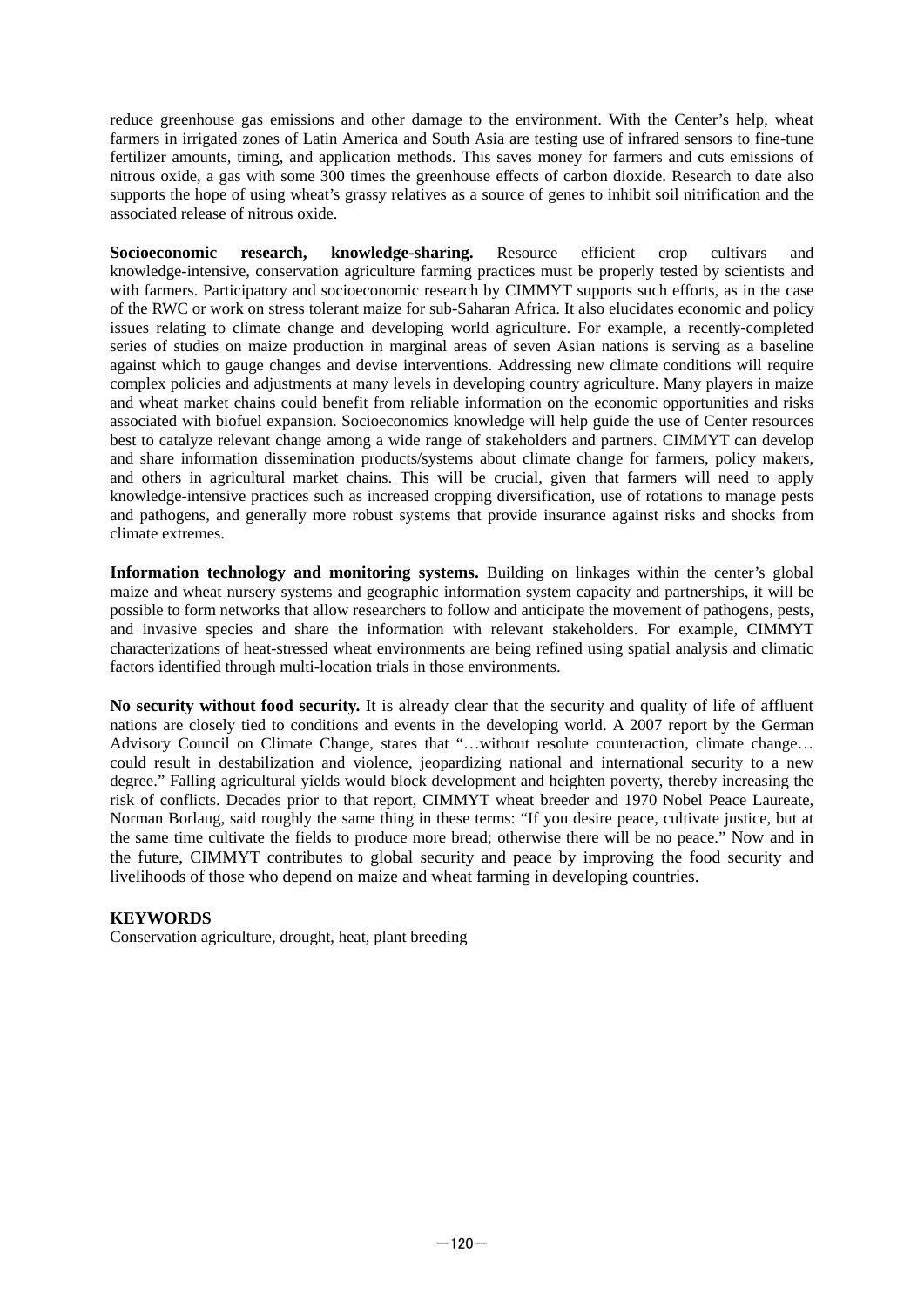

### **Outline**

- **Forecasting climate change effects in mega-environments**
- **Breeding wheat for drought-prone and warm environments**
- **Maize improvement under drought**
- **Reducing agric. N-led pollution through genetic enhancement and resources management**
- **Conservation agriculture, CO<sub>2</sub> pollution and crop residues**

### **IICIMMYT**





## **Importance of maize and wheat**



- **Together with rice, the 3 most important food crops to achieve MDG 1.**
- **Maize and wheat account for 40% of food and 25% of calorie intake in developing world.**
- **Both crops are grown in 200 million ha (or 44% developing country agricultural land).**
- **Growing demand cannot be satisfied by imports alone.**

### **IICIMMYT**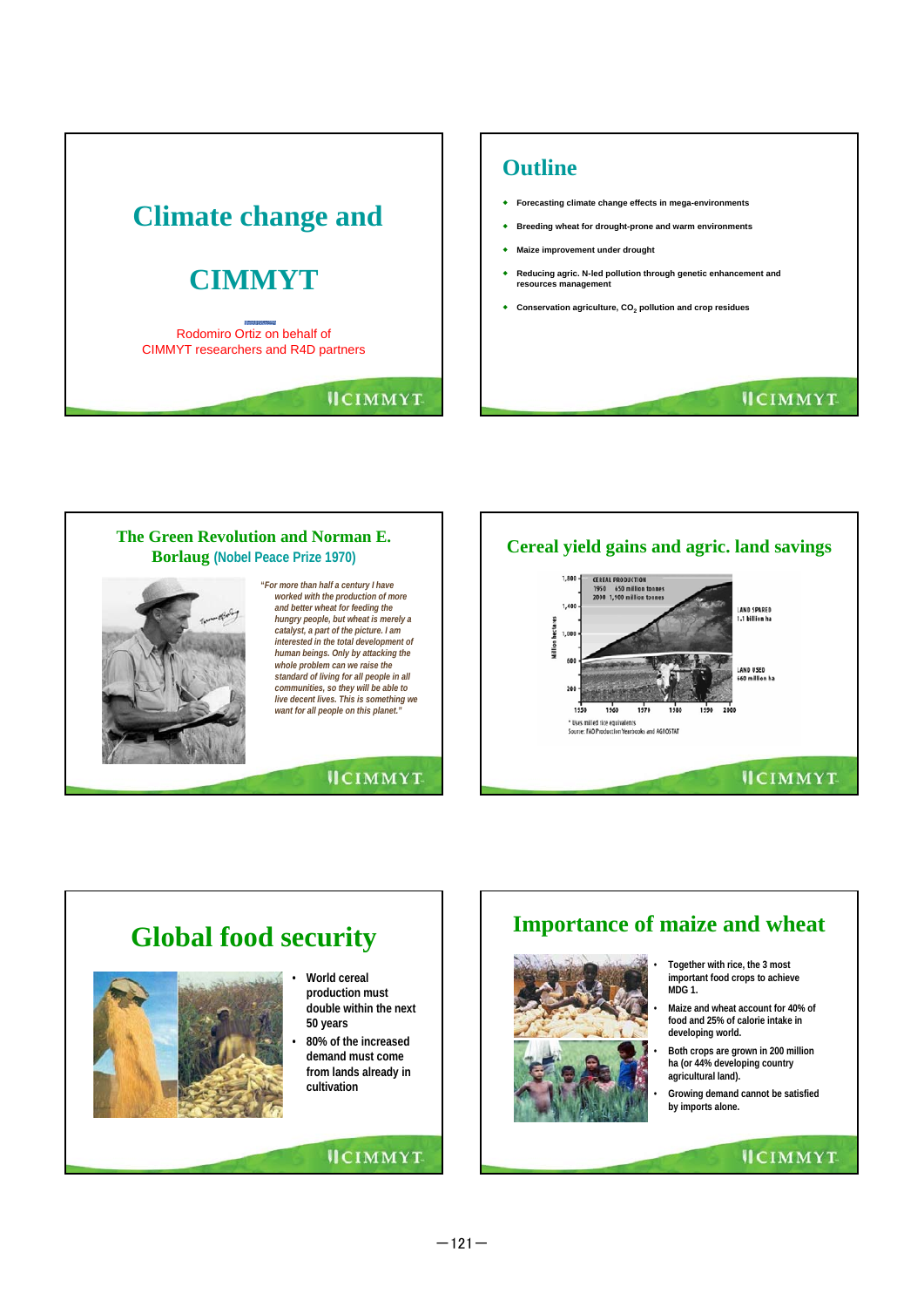









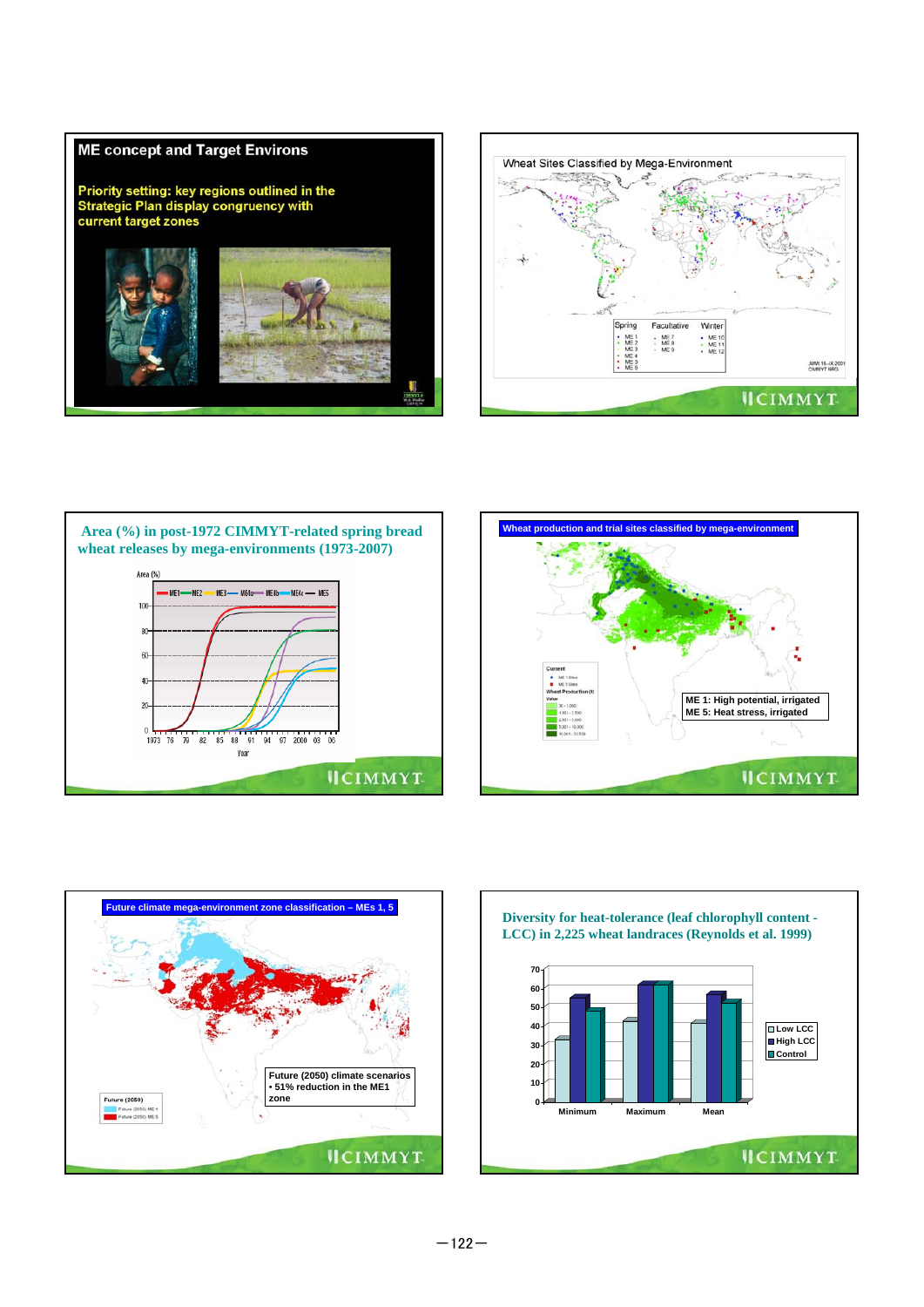







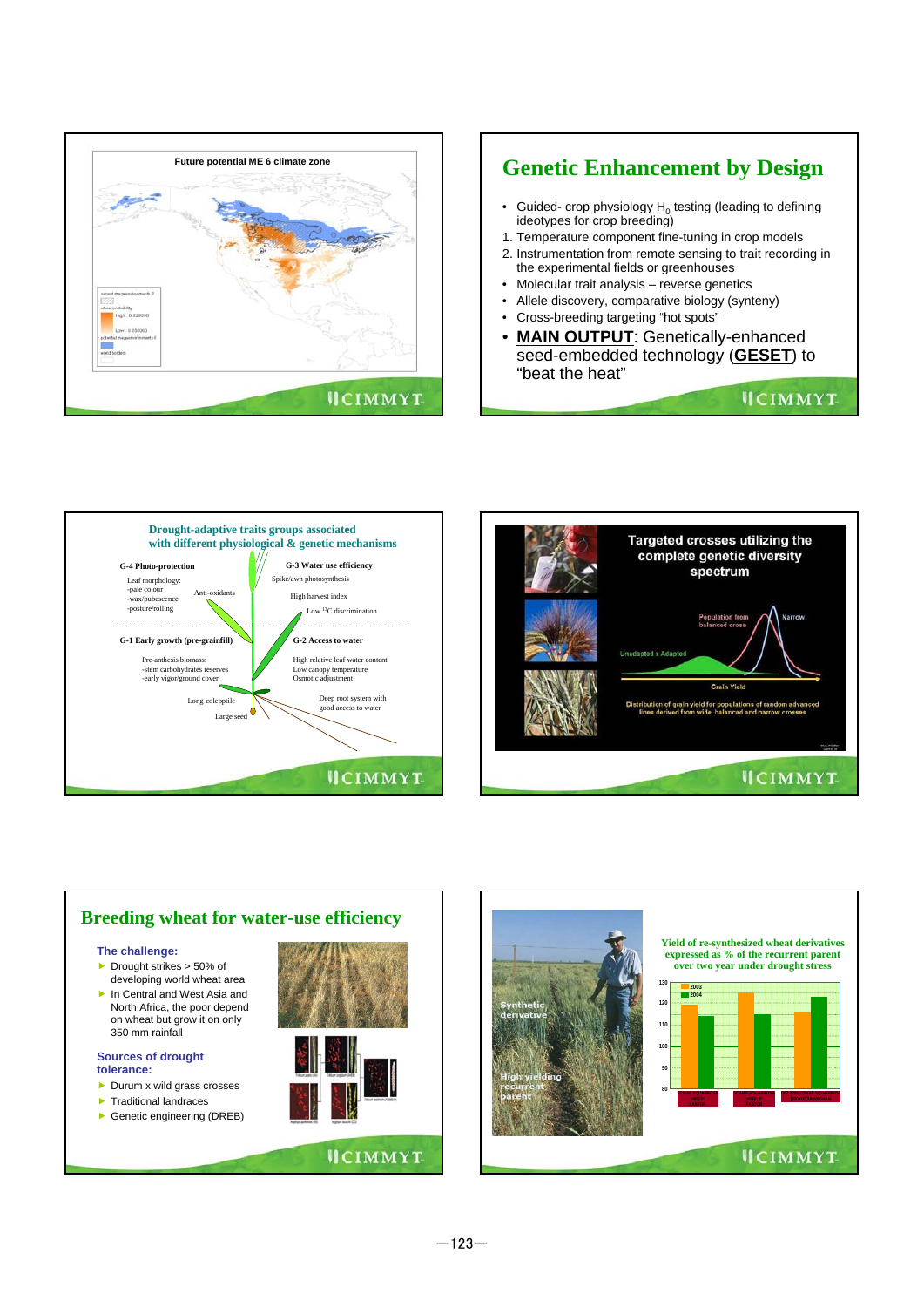









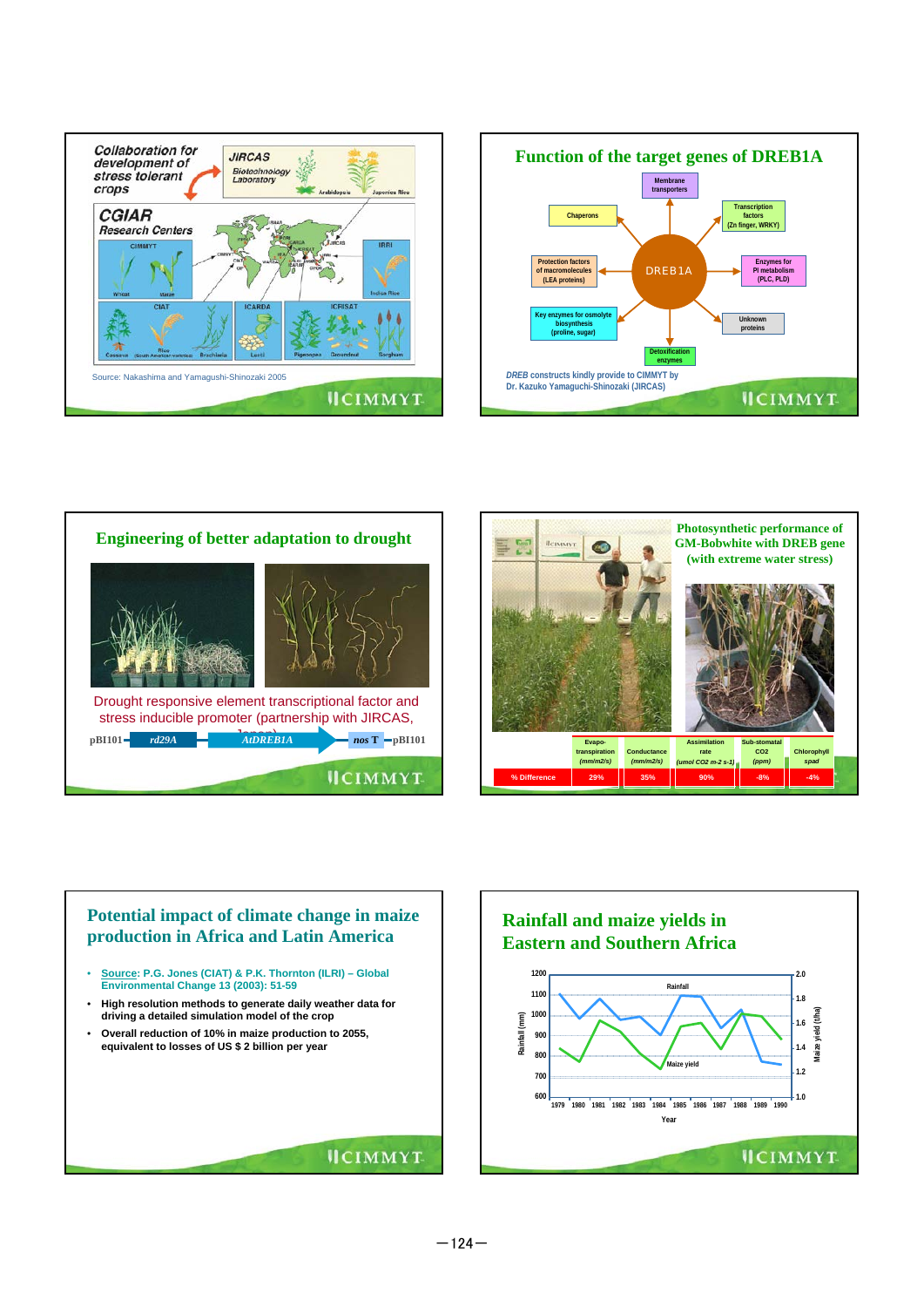



### **Genetic dissection of drought tolerance at CIMMYT (1994 - 2003)**

- $\blacktriangleright$  10 segregating populations
- F2/3, F3/4 and RIL families / hybrids
- $\blacktriangleright$  Mexico, Zimbabwe, Kenya
- $\blacktriangleright$  30 stress environments
- $\blacktriangleright$  About 350 morphological traits
- $\blacktriangleright$  About 70 physiological parameters
- $\blacktriangleright$  About 3,000 QTL data points







- **▶ BC-MAS by introgressing five target QTLs into an elite line**
- : **QTLs are germplasm-specific**
- : **Back-crossing is not a very effective breeding approach**
- : **Costs too high compared to progress from conventional breeding**
- **=> Challenge: conduct MAS in broad genetic background**
- **=> Use MAS in more effective (pedigree) breeding approaches**



# **Participatory maize breeding in Africa**

- Prioritize most important stresses under farmers' conditions
- Manage trials on experiment station and evaluate large numbers of cultivars,
- Select the best, and …
- Involve farmers
- Mother trials in center of farming community grown under best-bet input conditions
- Farmer-representative input conditions
- Farmer-managed baby trials • Partnership with extension, NGOs,
- rural schools, and farmer associations
- Now used in 13 countries



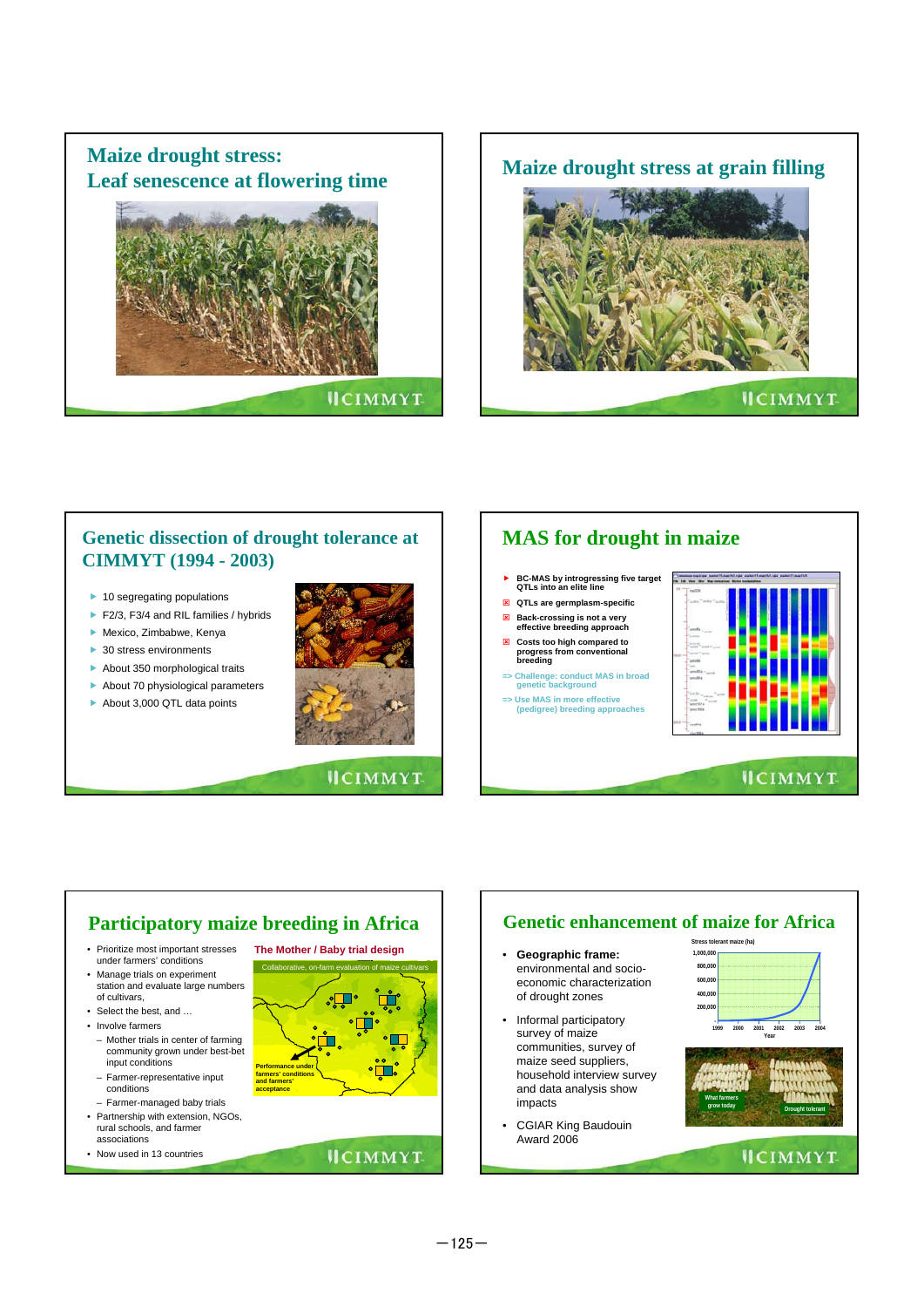

### **Reducing emissions of nitrous oxide**



- **N2O a potent greenhouse gas generated through use of manure or N fertilizer**
- **Reduced emissions (50% less) possible in intensive irrigated wheat systems by proper amounts and timing of N applications.**
- **Use of infrared sensor to measure yield potential as plants grow.**
- **Normalized Differential Vegetative Index (NVDI)**

**IICIMMYT** 

#### **RENDIMIENTO A.SENSOR vs. A. PRODUCTOR 37 Agricultores 7000 6910 6934 6000 Rendimiento (kg/ha)** (ka/ha **5000 productor sensor** Rendimiento **4000 Diferencia 62 Kg N/ Ha 3000 2000 1000 0 158 Kg N/ha 219 KgN/ha I. Ortiz-Monasterio, CIMMYT**